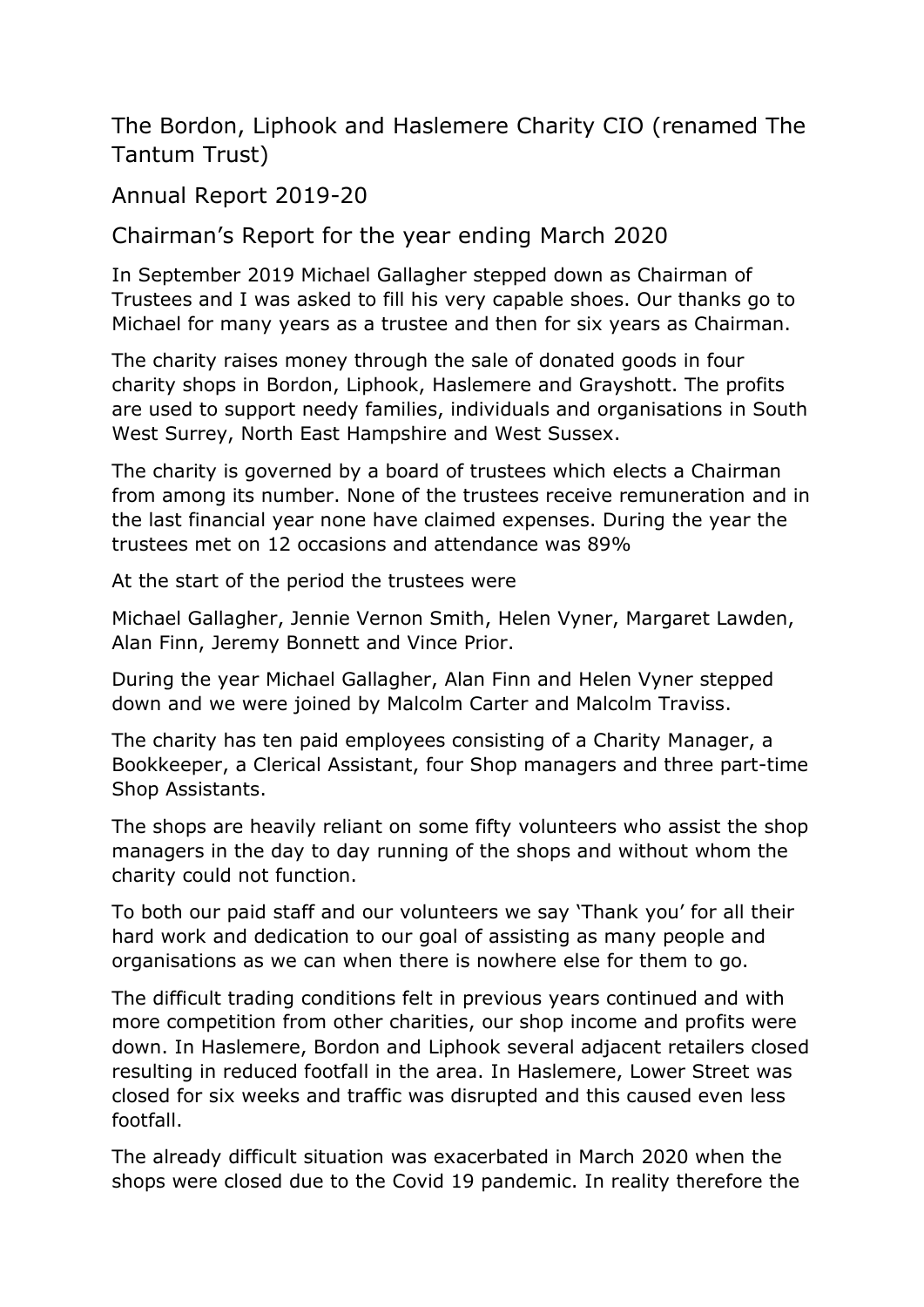annual figures are for eleven months and, taking into account all the other external problems, the results given below are in fact quite an achievement for our staff and volunteers.

Total shop sales were £210,431 which include £10,241 of Gift Aid. In addition we received grants and donations of £14,531 and overall we generated a surplus of £28,329.

Grants made totalled £33,553. Over half of this amount went to pay for basic furniture, carpets and white goods for people being re-housed. The rest of the grants went on items such as paying off rent arrears (so people could move into new accommodation), debt relief orders, school trips for students whose parents could not pay and importantly, Tesco and Sainsbury's vouchers for families at Christmas time.

During the year the trustees decided to examine the possibility of changing the name and 'branding' of the charity to make it more memorable and less restrictive in terms of its geographical coverage. To that end, a creative agency was given the brief of finding a new name and image for the charity. This exercise was continuing at year end.

A review of the contracts under which paid staff were employed found that in some cases the contracts were not compliant with current legislation. As a result all staff were issued with new contracts and at the same time pay and conditions were reviewed.

Some minor renovations and additions were made in each shop. In particular new LED lighting was installed in Bordon which made the shop much brighter and will save maintenance and running costs in future.

During the year a new on-line application form for our grants was designed and tested. It aimed to provide the trustees with more complete and consistent information on an applicant's circumstances when considering possible grants. To protect an applicant's anonymity and to ensure neutrality, the trustees are not made aware of an applicant's name or address.

Shop Performance during 2019/20.

### Bordon

The Bordon shop made a net surplus of £21,580 on income including Gift Aid of £70,625. This made it the largest contributor to our overall surplus; Bordon's profits formed 46% of the combined shop net income. The Forest Centre continued to see reduced footfall due to shop closures and several of the retail units remained empty. Once again Jackie and her volunteers have done a tremendous job in supporting the whole charity.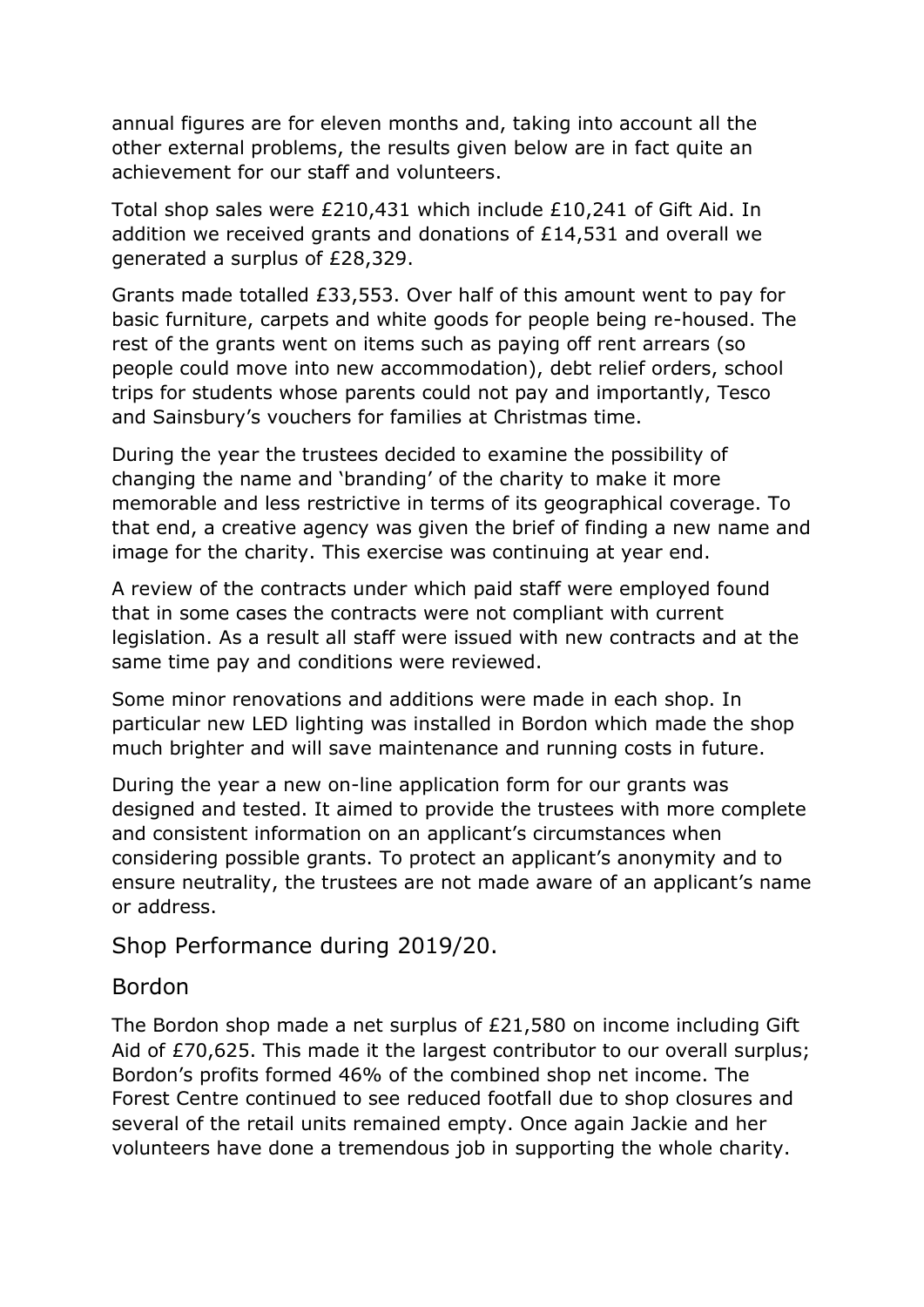# Liphook

The Liphook shop made a net surplus of £15,080 on total income of £45,985. This represented 32% of our overall shop profits. The closure of several shops in Liphook and limited banking facilities once again presented special challenges for Tanya and her team of volunteers. Our thanks go to them for their hard work and dedication.

### Haslemere

Our Haslemere shop continued to struggle and despite Christine's efforts the net result was very disappointing. Total income was £48,017 which produced a net surplus of £1,060, just 2% of overall shop profits. The relatively isolated location, closure of neighbouring retail units and the prolonged closure of Lower Street in Haslemere all contributed to the problems experienced. Despite this we know that Christine and her team were doing their best to keep the show on the road.

## Grayshott

The Grayshott shop continued to grow in importance for the charity. Total income was £46,043 resulting in a net profit of £9,255, 20% of overall shop profits. Carol and her team have done a tremendous job in making the shop part of the community and have developed a loyal and regular clientele in Grayshott.

## Head Office

Our head office in Bordon is run by our Charity Manager Sue Nicholson and by our Bookkeeper and Financial Assistant Karen McMullen. Both have been with the charity for many years and continue to work with enthusiasm and ready to take on new challenges as they arise. I am particularly grateful to Sue and Karen who have been of enormous help and have shown great patience in guiding me through my first months as Chairman.

The head office rent is very low by most commercial standards and other overheads are kept as low as possible. In 2019/20 the cost of providing the office was just over £31,000 which has to be set against the shop revenues to provide our overall surplus of £28,329.

### Gift Aid

Gift Aid is an important part of our income and we strive to get our donors to sign up for Gift Aid on the proceeds of the clothes and other